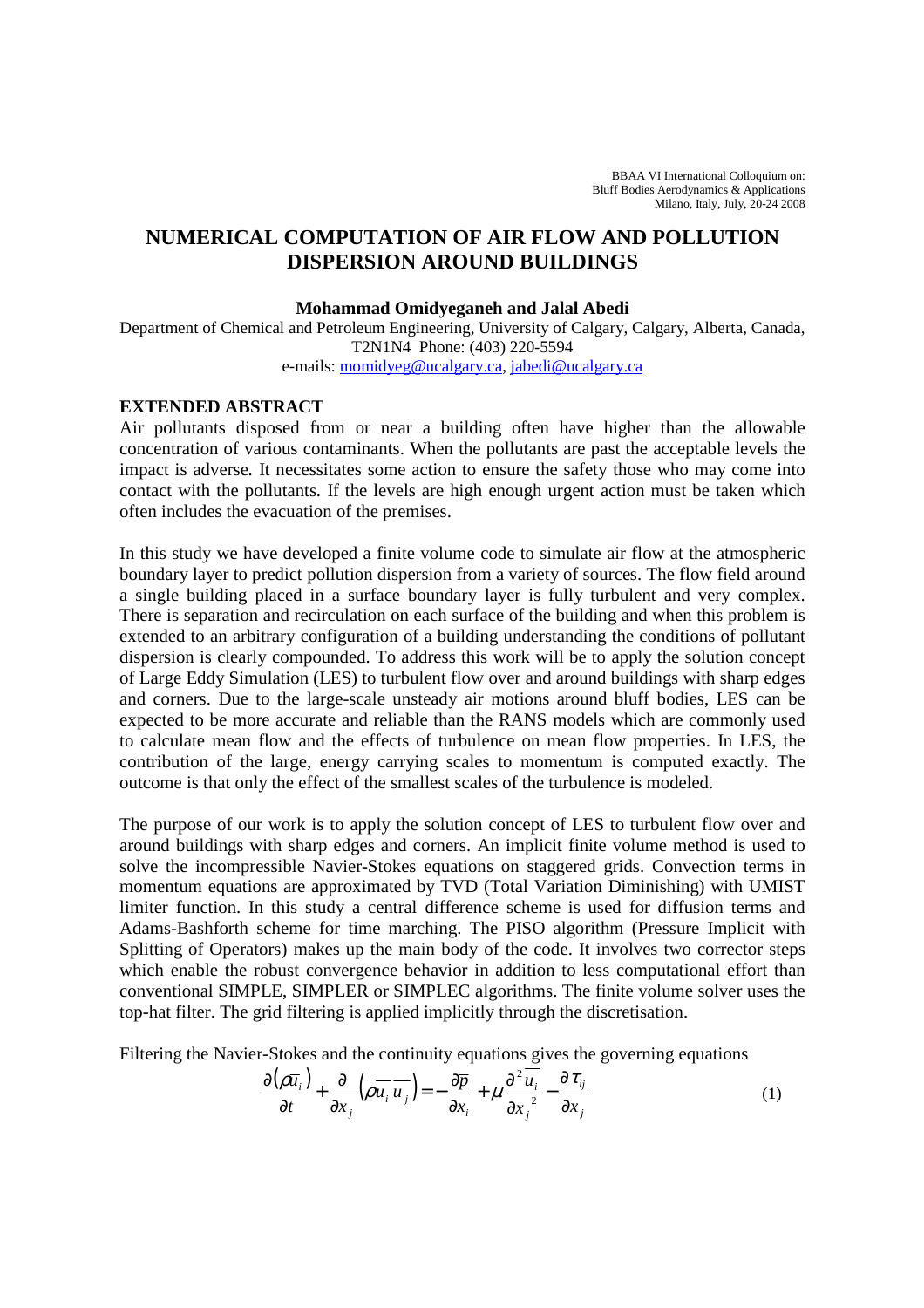$$
\frac{\partial u_j}{\partial x_j} = 0 \tag{2}
$$

A Smagorinsky-Lilly SGS model was applied in LES which assumes that the smallest turbulent eddies are almost isotropic. Therefore, the SGS turbulence model becomes

$$
\tau_{ij} = -2\mu_{SGS}\overline{S}_{ij} + \frac{1}{3}\tau_{ii}\delta_{ij} = -\mu_{SGS}\left(\frac{\partial \overline{u}_i}{\partial x_j} + \frac{\partial \overline{u}_j}{\partial x_i}\right) + \frac{1}{3}\tau_{ii}\delta_{ij}
$$
(3)

The SGS viscosity is evaluated as

$$
\mu_{SGS} = \rho (C_{SGS} \Delta)^2 |\overline{S}| = \rho (C_{SGS} \Delta)^2 \sqrt{2 \overline{S}_{ij} \overline{S}_{ij}}
$$
(4)

The code has the capability to use different values of  $C_{SGS}$  between 0.01 and 0.25. In this study based on simulation results  $C_{SGS} = 0.1$  is the most appropriate value to use.

Inflow boundary conditions are very challenging since the inlet flow properties are convected downstream. This coupled with and inaccurate specification of the inflow boundary condition can strongly affect simulation quality. In the finite volume code two different methods can be used. The simplest method is to specify a mean streamwise velocity component to obey the power-law expressed as  $u(z) \propto z^{1/4}$  in order to represent the flow of atmospheric boundary layer conditions. Other velocity components are assumed to be zero and then superimpose Gaussian random perturbations with the correct turbulence intensity. The second method is the extension of the computational domain further upstream and the use of a turbulence free inflow.

The familiar fully developed condition is used for the outflow boundary condition. Side faces and upper face boundaries are assumed to obey free slip boundary conditions. Boundary conditions at horizontal and vertical walls were specified by assuming that at the grid points (P) closest to the wall – these are the instantaneous velocity components tangential to the wall  $(u_p, v_p)$  - are in phase with the instantaneous wall shear stress components  $(\tau_{ub}, \tau_{vb})$ . The instantaneous velocity distribution is assumed to follow the linear law of the wall

$$
|\tau_{ub}| = \frac{2\mu |u_p|}{\Delta Z} \qquad \qquad \text{for } |u_p| \le \frac{\mu}{2\rho \Delta Z} A^{\frac{2}{1-B}} \qquad (5a)
$$

$$
\left|\tau_{ub}\right| = \rho \left[\frac{1-B}{2} A^{\frac{1+B}{1-B}} \left(\frac{\mu}{\rho \Delta Z}\right)^{1+B} + \frac{1+B}{A} \left(\frac{\mu}{\rho \Delta Z}\right)^B \left|u_p\right|\right]^{\frac{2}{1+B}} \quad \text{for} \quad \left|u_p\right| > \frac{\mu}{2\rho \Delta Z} A^{\frac{2}{1-B}} \tag{5b}
$$

The code consists of two separate parts. First part is to solve Navier-Stokes equations to get to the statistically steady state condition. The second part facilitates our ability to solve the mass equation in addition to the Navier-Stokes equations to find the pollution dispersion.

$$
\frac{\partial C}{\partial t} + \frac{\partial (u_j C)}{\partial x_j} = D_{AB} \left[ \frac{\partial^2 C}{\partial x_j^2} \right] + \dot{N}
$$
(6)

A cubical building model, with a height of  $H_b = Im$  is mounted on a plate with length of  $17H_b$ and width of  $8H_b$ . The center of cube is at the coordinate  $(5.5H_b, 4H_b)$ . The height of computational domain is *4Hb*. Air properties are used in the modeling and the Reynolds number is 100000. This allows us to compare our results with experimental results obtained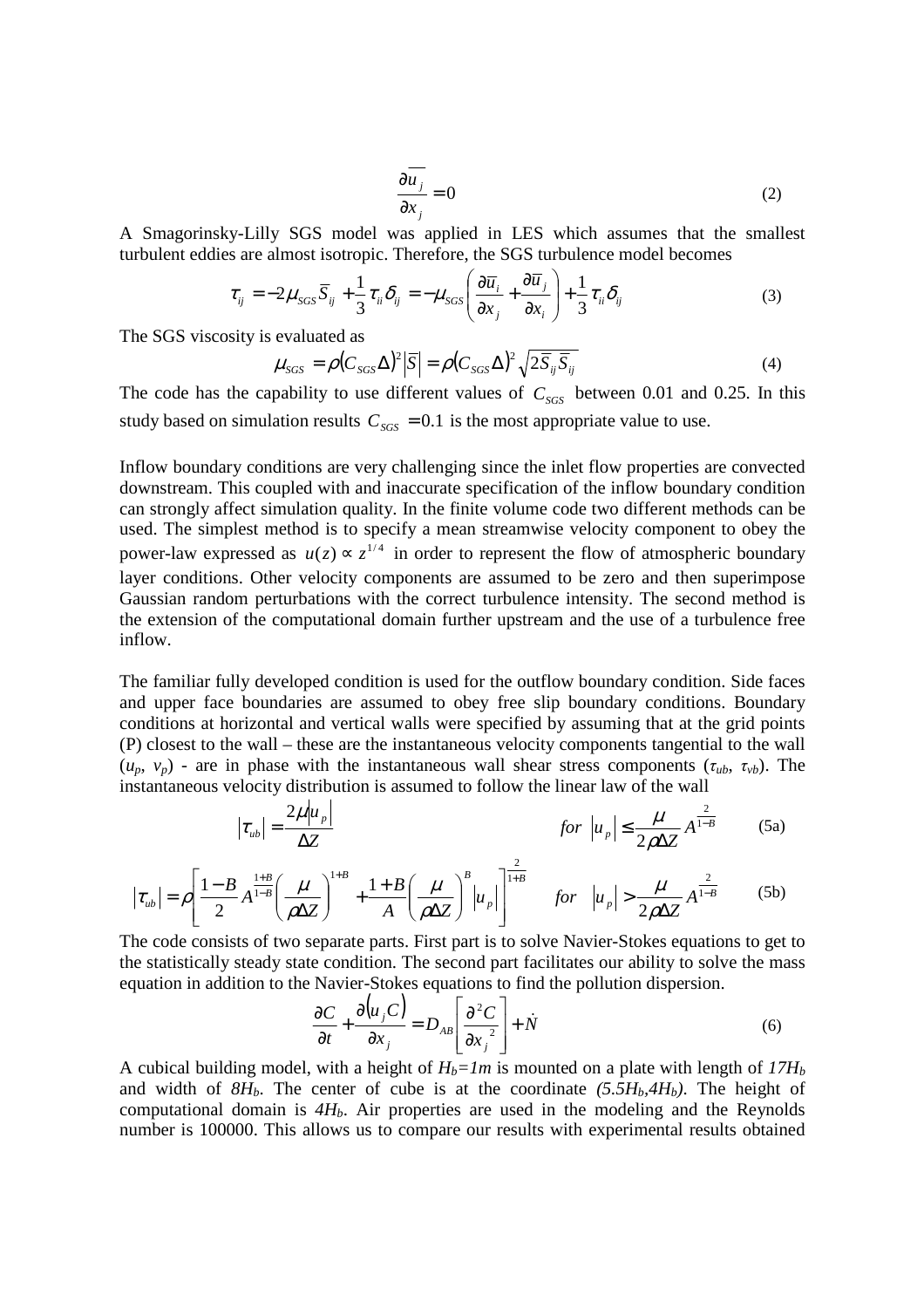by Murakami and Mochida (1988) and Martinuzzi et al. (1991). Figure1 shows the structured grids around the cube generated by the code.



**Figure 1 Grids around the cube** 

The effect of the grid resolution on the flow is tested for three different grid systems. The basic system has the finest grid by *0.04Hb* spacing next to the wall with grid stretching of *1.15.* The second grid system tested has finer spacing (*0.02Hb*) next to the wall so that we can examine the grid spacing effect. Finally we explored effect of decreased stretching (1.05) which facilitates our ability to examine the stretching ratio effect. These three systems have 74×63×43, 109×98×73, and 122×95×57 grid points respectively. The results have been finalized as of yet.

The code is running by dimensionless time steps equal to 0.005 until get to the statistically steady state condition. The following results are from the first system of gridding that just mentioned and considers the laminar power-law inflow. These results provide information about the turbulence generation and development in domain and time. More results and discussion on the work will be provided at a later date. Figures 2 and 3 show velocity vectors around and behind the building in different times at the central vertical plane.

.



**Figure 2 Velocity vectors around building at the central vertical plane at two different times**